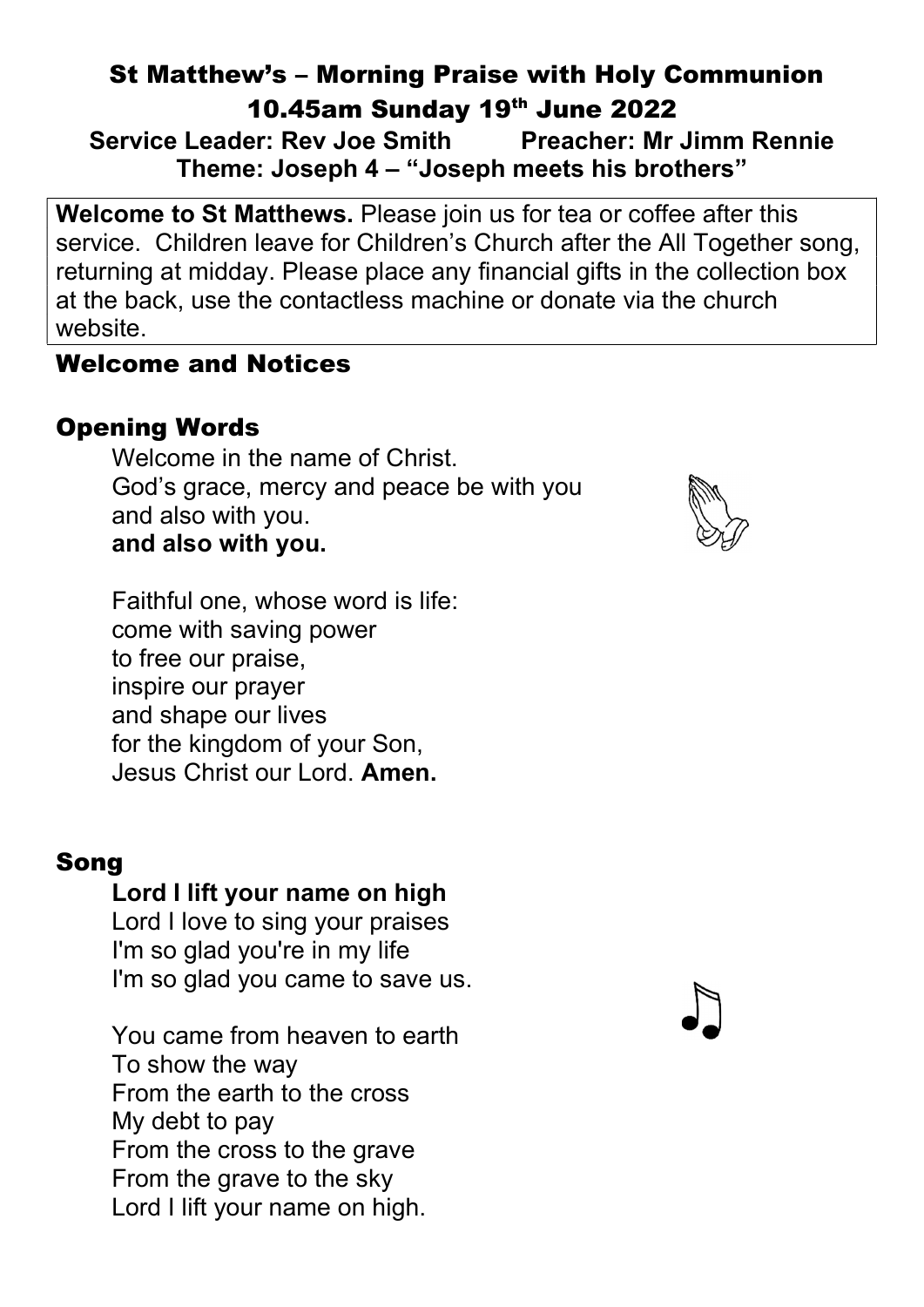## Confession and Absolution

St Paul says 'Be imitators of God; love as Christ loved; do not grieve the Holy Spirit; put away all anger and bitterness, all slander and malice.' So let us confess our sins to God who forgives us in Christ.



Jesus Christ, risen Master and triumphant Lord, we come to you in sorrow for our sins, and confess to you our weakness and unbelief.

We have lived by our own strength, and not by the power of your resurrection. In your mercy, forgive us. Lord, hear us and help us.

We have lived by the light of our own eyes, as faithless and not believing. In your mercy, forgive us. Lord, hear us and help us.

We have lived for this world alone. and doubted our home in heaven. In your mercy, forgive us. Lord, hear us and help us.

The Lord enrich you with his grace, and nourish you with his blessing; the Lord defend you in trouble and keep you from all evil; the Lord accept your prayers, and absolve you from your offences, for the sake of Jesus Christ, our Saviour. Amen

## All Together Talk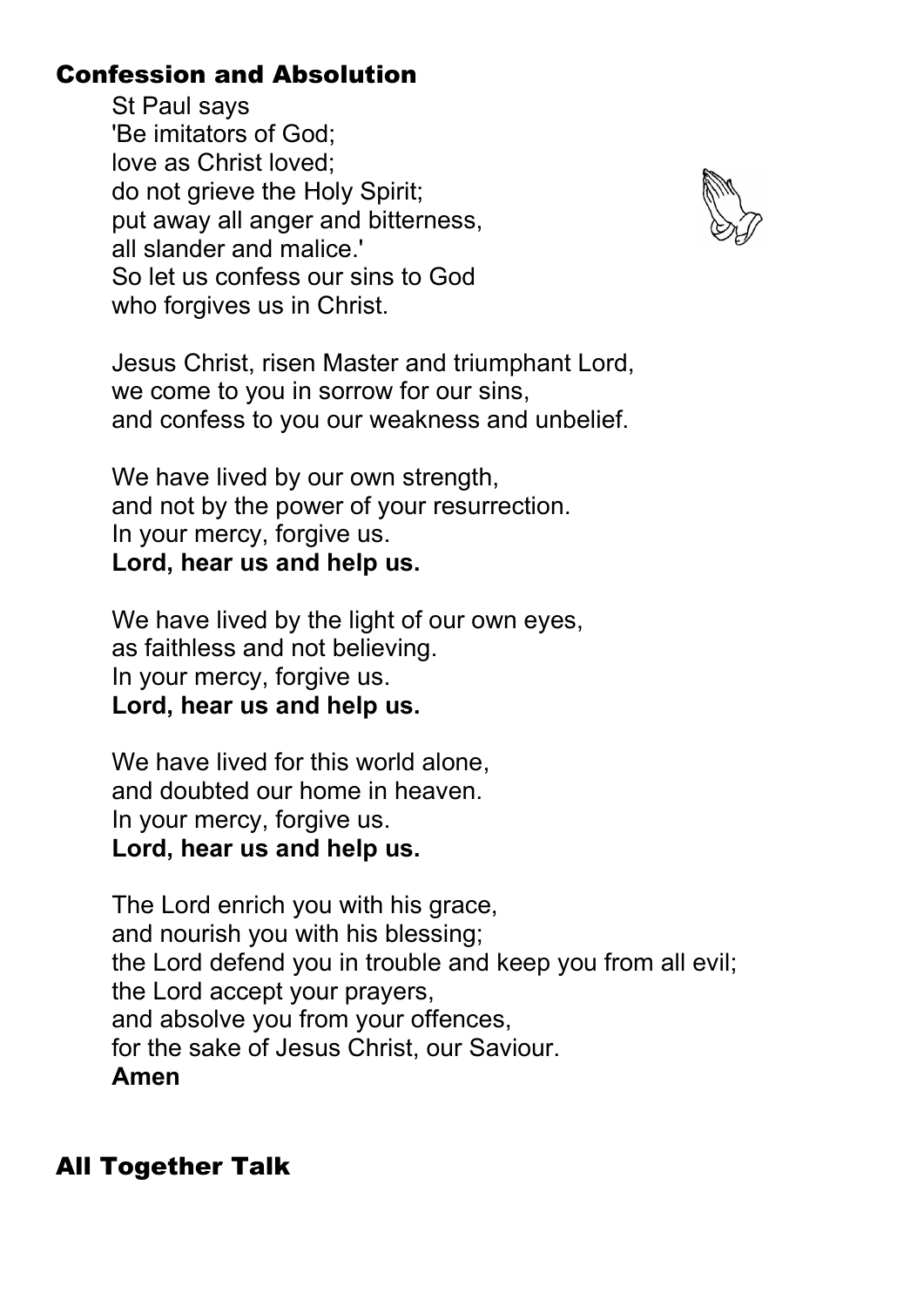# All Together Song

What kind of man is this? Born in Bethlehem worshipped as a baby, by shepherds and wise men What kind of man is this? Raised in Nazareth, the son of a carpenter, yet born of virgin birth.

 He's the One, He's the Christ, the Messiah, Chosen One, King of all the Earth! He's the One, He's the Christ, the Messiah, Son of the Living God!

What kind of man is this? Who taught in Galilee, stilled the raging storm and calmed the angry sea, What kind of man is this? Who healed the blind and lame, gave hope to the poor, the girl her life again!

What kind of man is this? Who gave His life for me, was whipped and beaten, then hung upon a tree, What kind of man is this? Death could not defeat. risen to the Father's side, nations at His feet.

#### **Bridge**

 'Who do men say I am?' Jesus asked one day Peter spoke, words of faith, with him now we say...

 You're the One, You're the Christ, the Messiah, Chosen One, King of all the Earth! You're the One, You're the Christ, the Messiah, Son of the Living God!

Children leave for Children's Church and return at midday.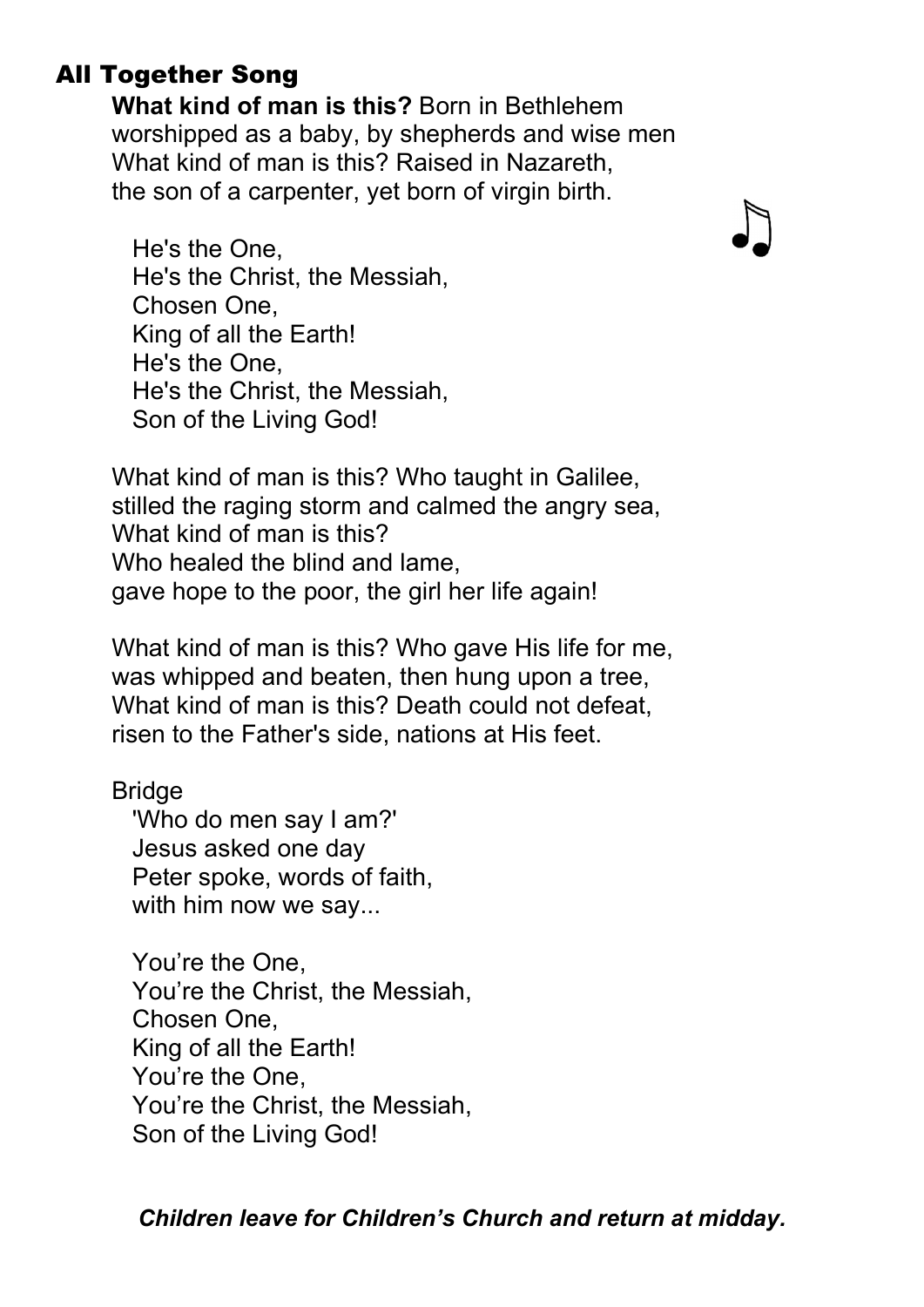## Intercessions (Alyson Green)

These responses may be used Lord, in your mercy hear our prayer.

At the end

 Merciful Father, accept these prayers for the sake of your Son, our Saviour Jesus Christ. Amen

## Collect

O God, The strength of those who put their trust in you Mercifully accept our prayers And, because through our weakness We can do nothing without you, Grant us the help of your grace That we may please you in both will and deed Through Jesus Christ your son, our Lord Who is alive and reigns with you, In the unity of the Holy Spirit One God, now and forever. Amen

## Song

This is my desire To honour You Lord with all my heart I worship You All I have within me I give You praise All that I adore is in You

Lord I give You my heart I give You my soul I live for You alone Ev'ry breath that I take Ev'ry moment I'm awake Lord have Your way in me



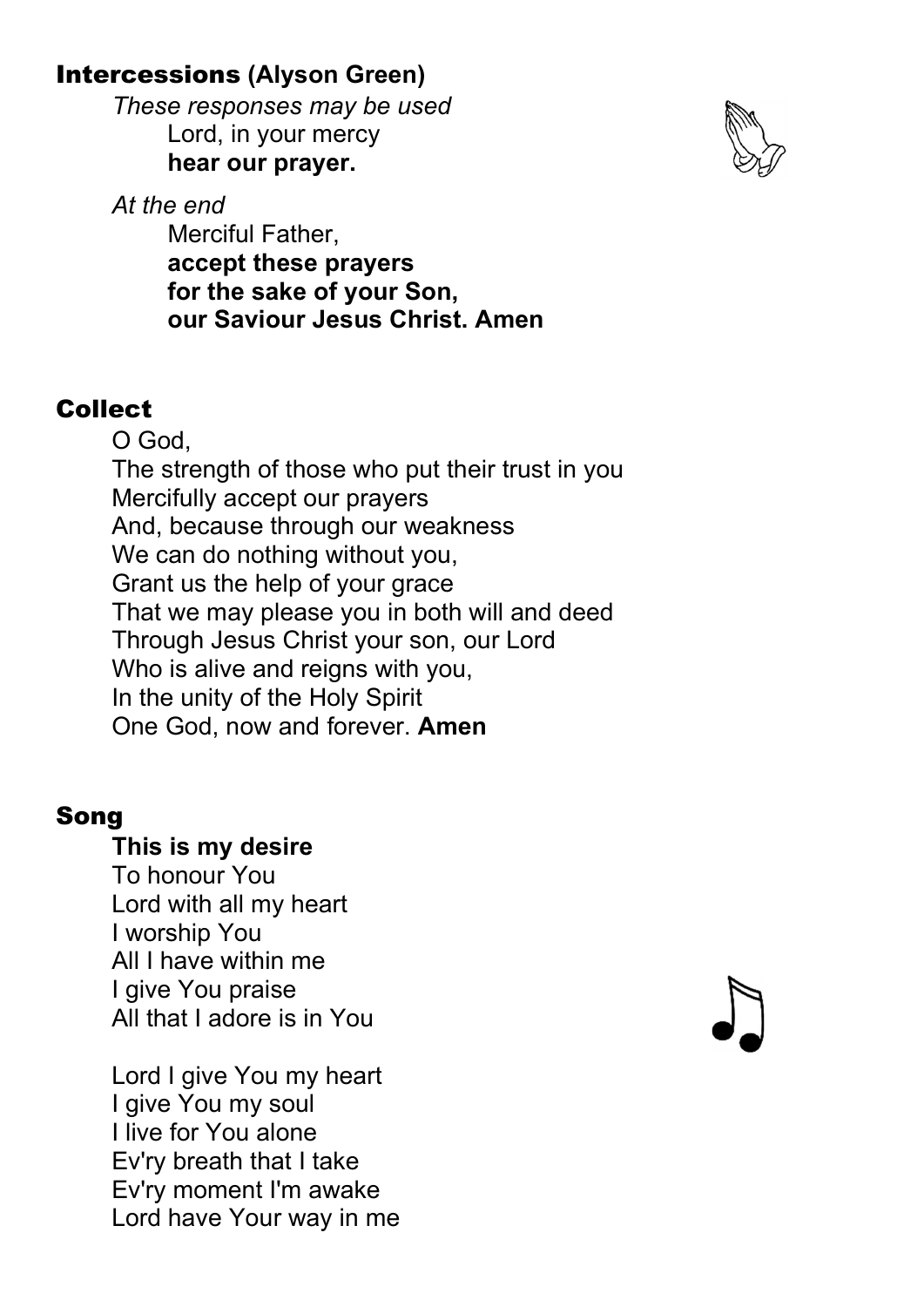## 1 st Bible Reading: Romans 13:1-5 p.1140 (Rita Chilton)

13 Let everyone be subject to the governing authorities, for there is no authority except that which God has established. The authorities that exist have been established by God. <sup>2</sup> Consequently, whoever rebels against the authority is rebelling against what God has instituted, and those who do so will bring judgment on themselves. <sup>3</sup>For rulers hold no terror for those who do right, but for those who do wrong. Do you want to be free from fear of the one in authority? Then do what is right and you will be commended. <sup>4</sup>For the one in authority is God's servant for your good. But if you do wrong, be afraid, for rulers do not bear the sword for no reason. They are God's servants, agents of wrath to bring punishment on the wrongdoer.<sup>5</sup> Therefore, it is necessary to submit to the authorities, not only because of possible punishment but also as a matter of conscience.

## *<u>fat the endl</u>*

This is the word of the Lord Thanks be to God



## 2<sup>nd</sup> Bible Reading: Genesis 42:6-25, 29-30, 35-36 p.47 (Sue Webster)

<sup>6</sup> Now Joseph was the governor of the land, the person who sold grain to all its people. So when Joseph's brothers arrived, they bowed down to him with their faces to the ground. <sup>7</sup>As soon as Joseph saw his brothers, he recognised them, but he pretended to be a stranger and spoke harshly to them. 'Where do you come from?' he asked.

'From the land of Canaan,' they replied, 'to buy food.'

<sup>8</sup>Although Joseph recognised his brothers, they did not recognise him. <sup>9</sup> Then he remembered his dreams about them and said to them, 'You are spies! You have come to see where our land is unprotected.'

<sup>10</sup>'No, my lord,' they answered. 'Your servants have come to buy food. <sup>11</sup>We are all the sons of one man. Your servants are honest men, not spies.'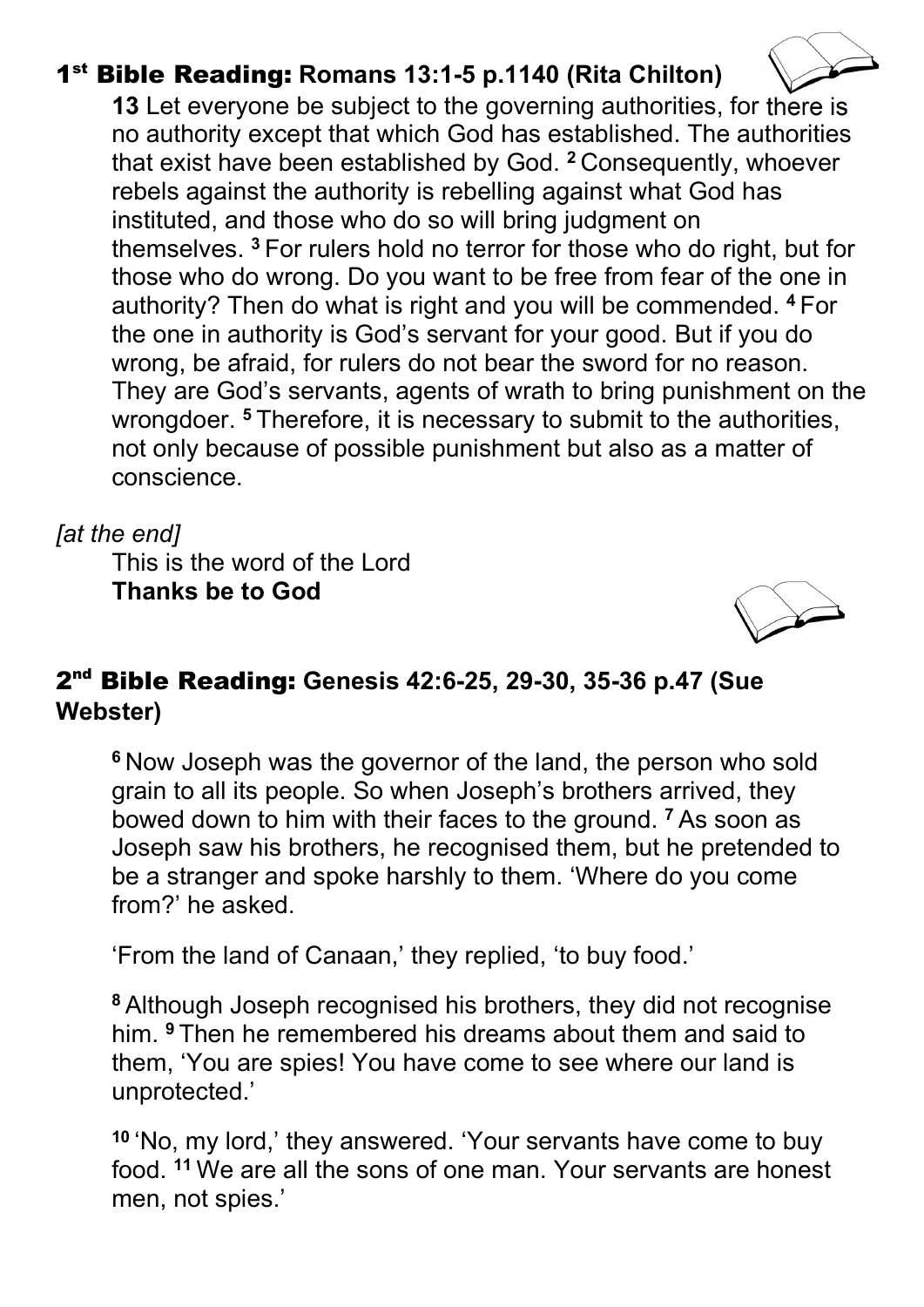<sup>12</sup>'No!' he said to them. 'You have come to see where our land is unprotected.'

<sup>13</sup> But they replied, 'Your servants were twelve brothers, the sons of one man, who lives in the land of Canaan. The youngest is now with our father, and one is no more.'

<sup>14</sup> Joseph said to them, 'It is just as I told you: you are spies! <sup>15</sup> And this is how you will be tested: as surely as Pharaoh lives, you will not leave this place unless your youngest brother comes here. <sup>16</sup> Send one of your number to get your brother; the rest of you will be kept in prison, so that your words may be tested to see if you are telling the truth. If you are not, then as surely as Pharaoh lives, you are spies!' <sup>17</sup> And he put them all in custody for three days.

<sup>18</sup>On the third day, Joseph said to them, 'Do this and you will live, for I fear God: <sup>19</sup> if you are honest men, let one of your brothers stay here in prison, while the rest of you go and take grain back for your starving households. <sup>20</sup> But you must bring your youngest brother to me, so that your words may be verified and that you may not die.' This they proceeded to do.

<sup>21</sup>They said to one another, 'Surely we are being punished because of our brother. We saw how distressed he was when he pleaded with us for his life, but we would not listen; that's why this distress has come on us.'

<sup>22</sup>Reuben replied, 'Didn't I tell you not to sin against the boy? But you wouldn't listen! Now we must give an accounting for his blood.' <sup>23</sup> They did not realise that Joseph could understand them, since he was using an interpreter.

<sup>24</sup>He turned away from them and began to weep, but then came back and spoke to them again. He had Simeon taken from them and bound before their eyes.

<sup>25</sup> Joseph gave orders to fill their bags with grain, to put each man's silver back in his sack, and to give them provisions for their journey.

…

<sup>29</sup>When they came to their father Jacob in the land of Canaan, they told him all that had happened to them. They said, <sup>30</sup> 'The man who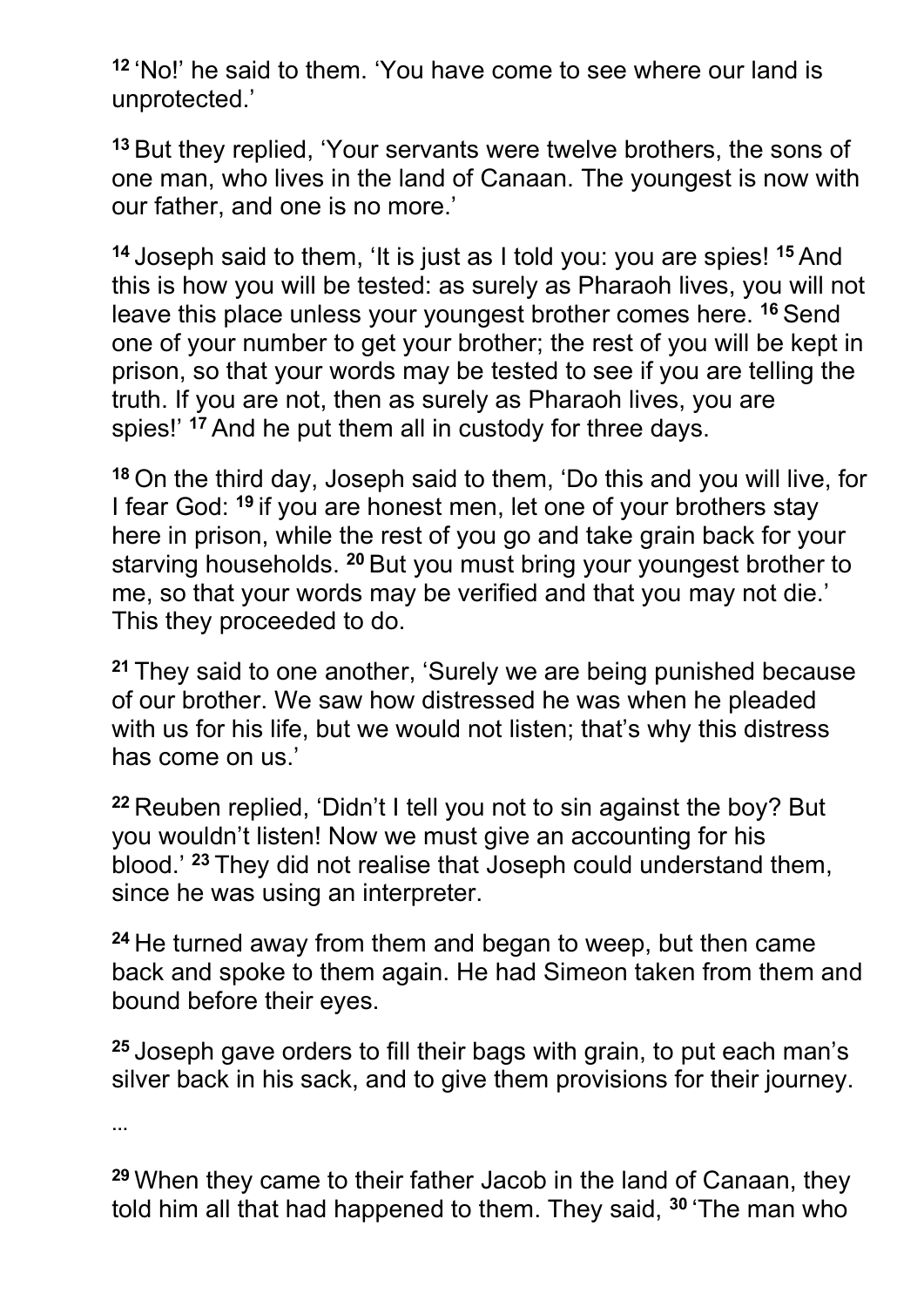is lord over the land spoke harshly to us and treated us as though we were spying on the land.

…

<sup>35</sup>As they were emptying their sacks, there in each man's sack was his pouch of silver! When they and their father saw the money pouches, they were frightened. <sup>36</sup> Their father Jacob said to them, 'You have deprived me of my children. Joseph is no more and Simeon is no more, and now you want to take Benjamin. Everything is against me!'

#### [at the end]

This is the word of the Lord Thanks be to God

Sermon (Mr Jimm Rennie)

#### Affirmation of Faith

Let us declare our faith in God.

We believe in God the Father, from whom every family in heaven and on earth is named.

We believe in God the Son, who lives in our hearts through faith, and fills us with his love.

We believe in God the Holy Spirit, who strengthens us with power from on high.

We believe in one God; Father, Son and Holy Spirit. Amen.

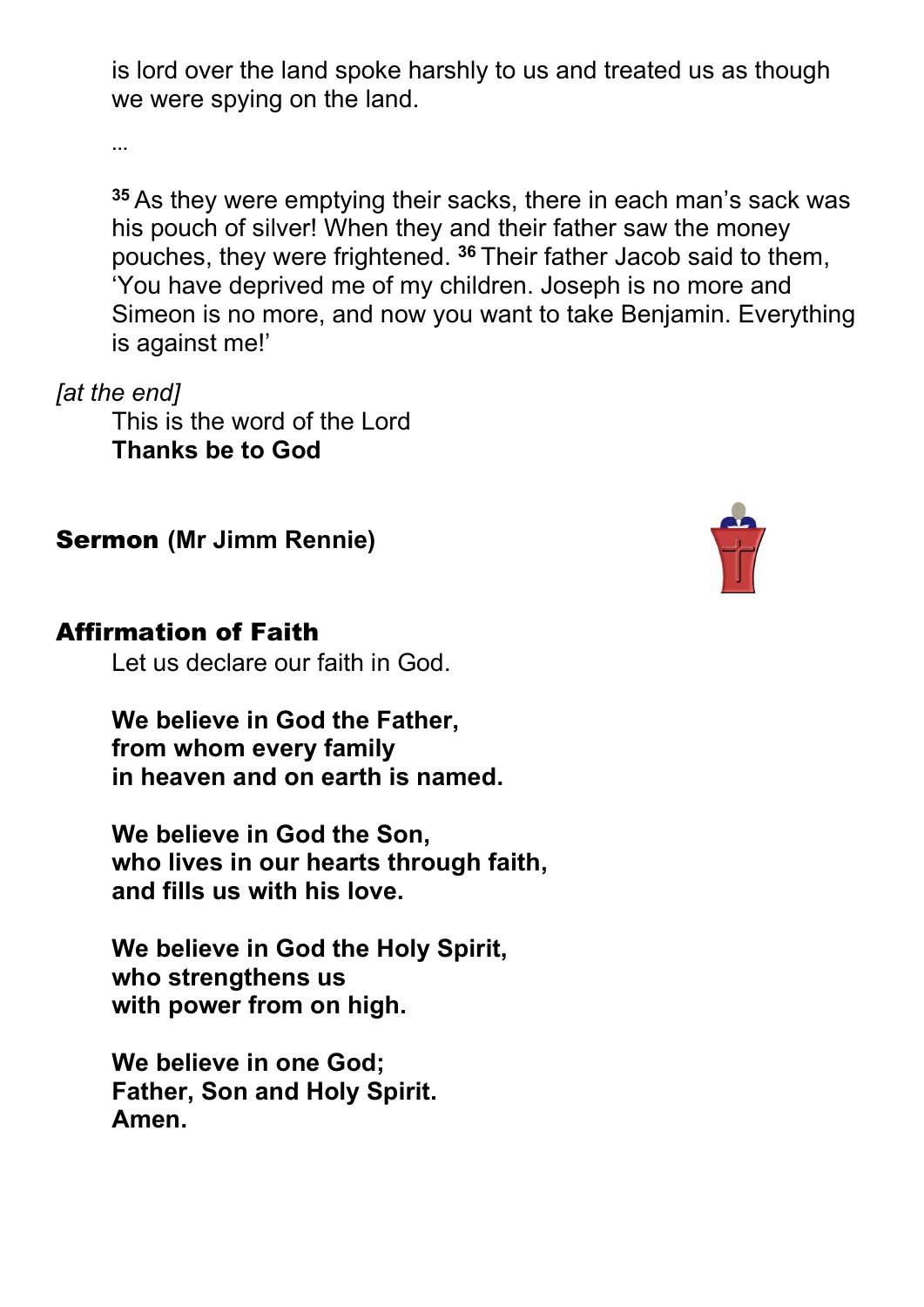#### Response Song

I've heard a thousand stories Of what they think You're like But I've heard the tender whisper Of love in the dead of night You tell me that You're pleased And that I'm never alone

 You're a Good Good Father It's who You are It's who You are It's who You are And I'm loved by You It's who I am It's who I am It's who I am

I've seen many searching for answers Far and wide But I know we're all searching for answers Only You provide Because You know just what we need Before we say a word

#### **Bridge**

 You are perfect in all of Your ways You are perfect in all of Your ways You are perfect in all of Your ways to us

Love so undeniable I can hardly speak Peace so unexplainable I can hardly think As You call me deeper still As You call me deeper still As You call me deeper still Into love, love, love



#### Offertory Prayer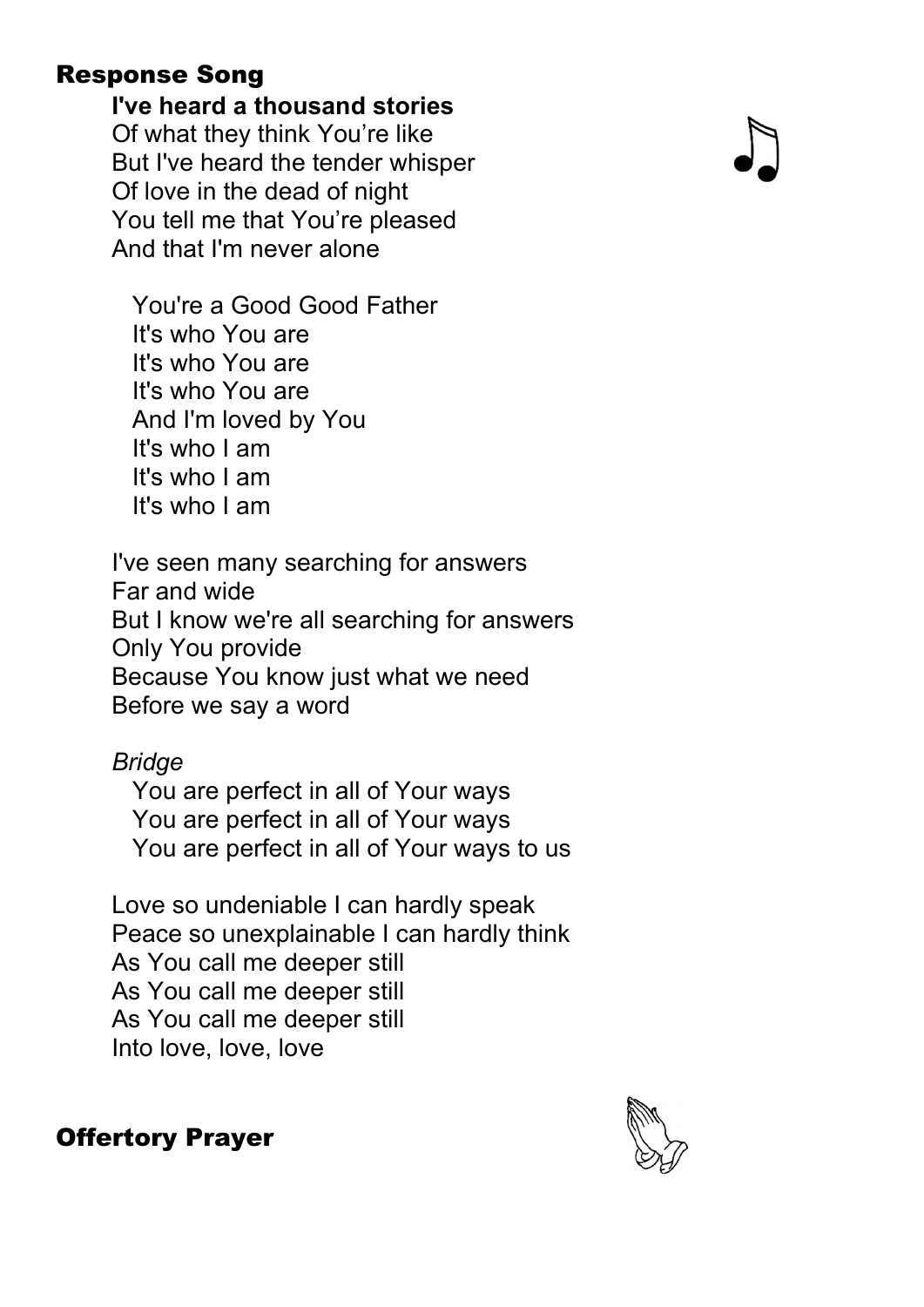## Holy Communion

The Lord is here. His Spirit is with us. Lift up your hearts. We lift them to the Lord. Let us give thanks to the Lord our God. It is right to give thanks and praise.



Blessed are you, Lord God, our light and our salvation; to you be glory and praise for ever.

From the beginning you have created all things and all your works echo the silent music of your praise. In the fullness of time you made us in your image, the crown of all creation.

You give us breath and speech, that with angels and archangels and all the powers of heaven we may find a voice to sing your praise:

Holy, holy, holy Lord, God of power and might, heaven and earth are full of your glory. Hosanna in the highest. Blessed is he who comes in the name of the Lord. Hosanna in the highest.

How wonderful the work of your hands, O Lord. As a mother tenderly gathers her children, you embraced a people as your own. When they turned away and rebelled your love remained steadfast.

From them you raised up Jesus our Saviour, born of Mary, to be the living bread, in whom all our hungers are satisfied.

He offered his life for sinners, and with a love stronger than death he opened wide his arms on the cross.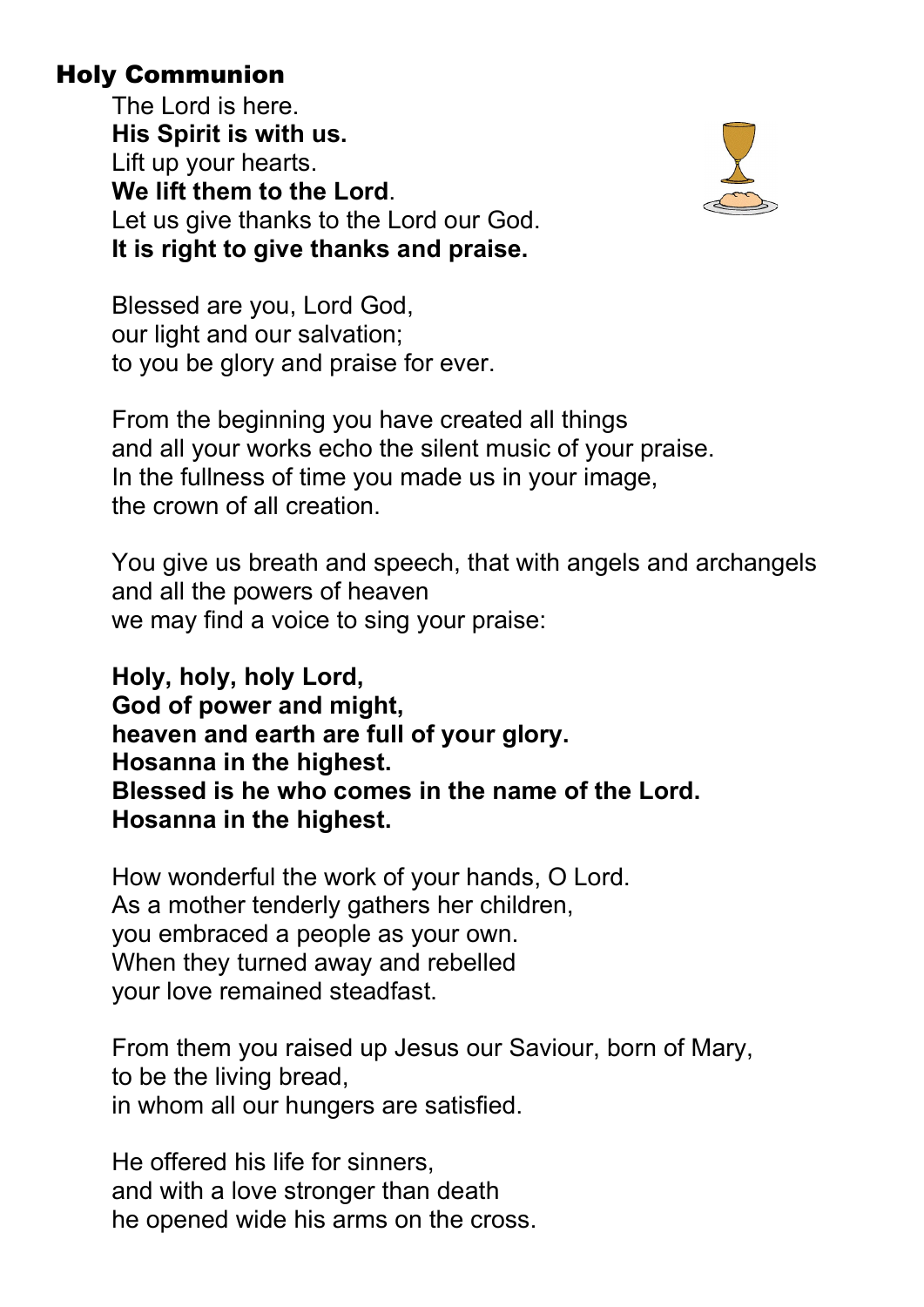On the night before he died, he came to supper with his friends and, taking bread, he gave you thanks. He broke it and gave it to them, saying: Take, eat; this is my body which is given for you; do this in remembrance of me.

At the end of supper, taking the cup of wine, he gave you thanks, and said: Drink this, all of you; this is my blood of the new covenant, which is shed for you and for many for the forgiveness of sins. Do this, as often as you drink it, in remembrance of me.

Great is the mystery of faith: Christ has died: Christ is risen: Christ will come again.

Father, we plead with confidence his sacrifice made once for all upon the cross; we remember his dying and rising in glory, and we rejoice that he intercedes for us at your right hand.

Pour out your Holy Spirit as we bring before you these gifts of your creation; may they be for us the body and blood of your dear Son.

As we eat and drink these holy things in your presence, form us in the likeness of Christ, and build us into a living temple to your glory.

Bring us at the last with all the saints to the vision of that eternal splendour for which you have created us; through Jesus Christ, our Lord, by whom, with whom, and in whom, with all who stand before you in earth and heaven, we worship you, Father almighty, in songs of everlasting praise: Blessing and honour and glory and power be yours for ever and ever. Amen.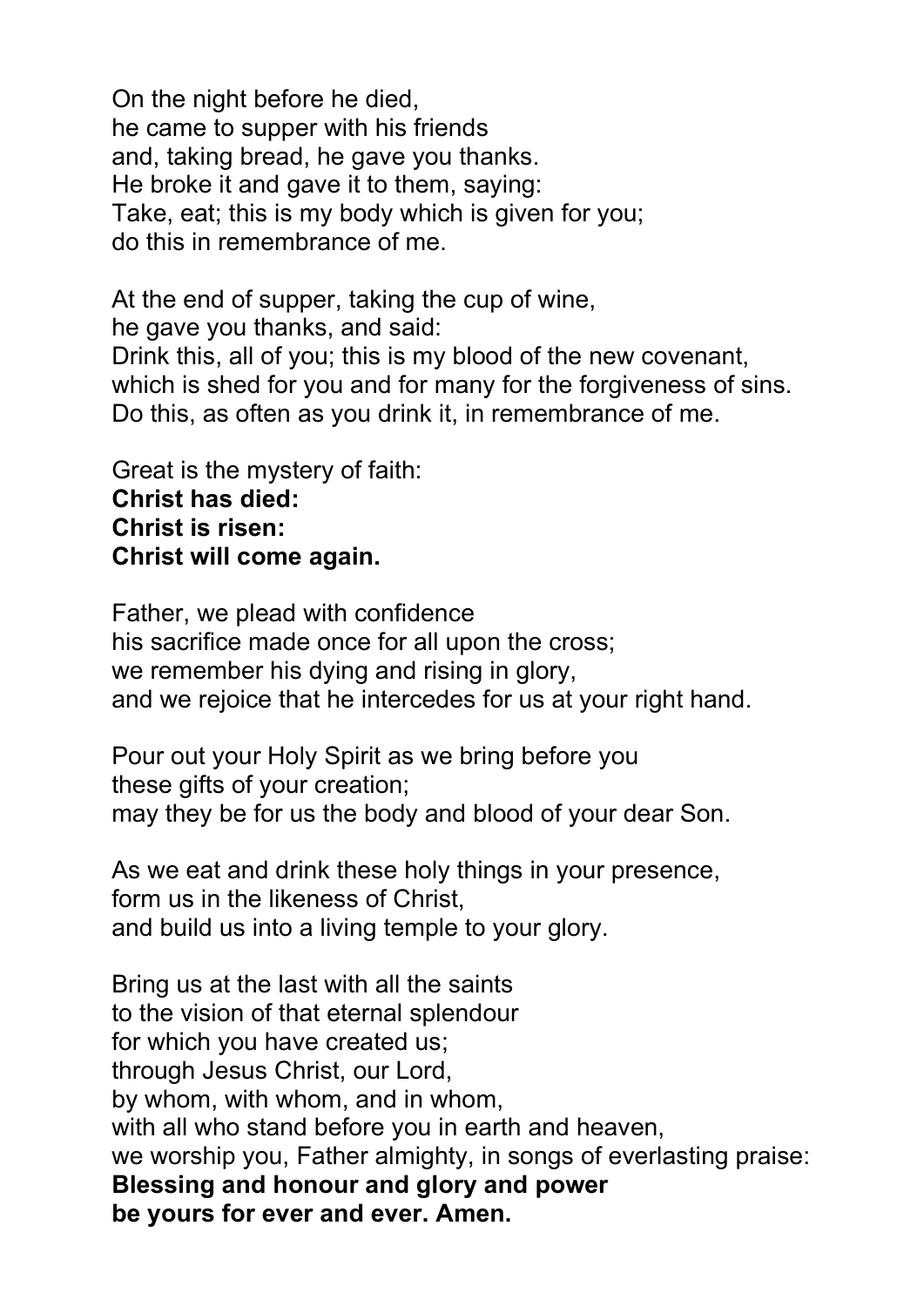## The Lord's Prayer

As our Saviour taught us, so we pray Our Father in heaven, hallowed be your name, your kingdom come, your will be done, on earth as in heaven. Give us today our daily bread. Forgive us our sins as we forgive those who sin against us. Lead us not into temptation but deliver us from evil. For the kingdom, the power, and the glory are yours now and for ever. Amen.



We break this bread to share in the body of Christ. Though we are many, we are one body, because we all share in one bread.

Draw near with faith. Receive the body of our Lord Jesus Christ which he gave for you, and his blood which he shed for you. Eat and drink in remembrance that he died for you, and feed on him in your hearts by faith with thanksgiving.

#### Communion is received

Now that the common cup has been reintroduced, just as people participate in worship in different ways, some people may choose to receive communion in one or the other or both kinds. The reception of the sacrament is not diminished or different for worshippers who participate in different ways. Please follow the instructions as you feel is best for you.

Prayer ministry is available in the side chapel.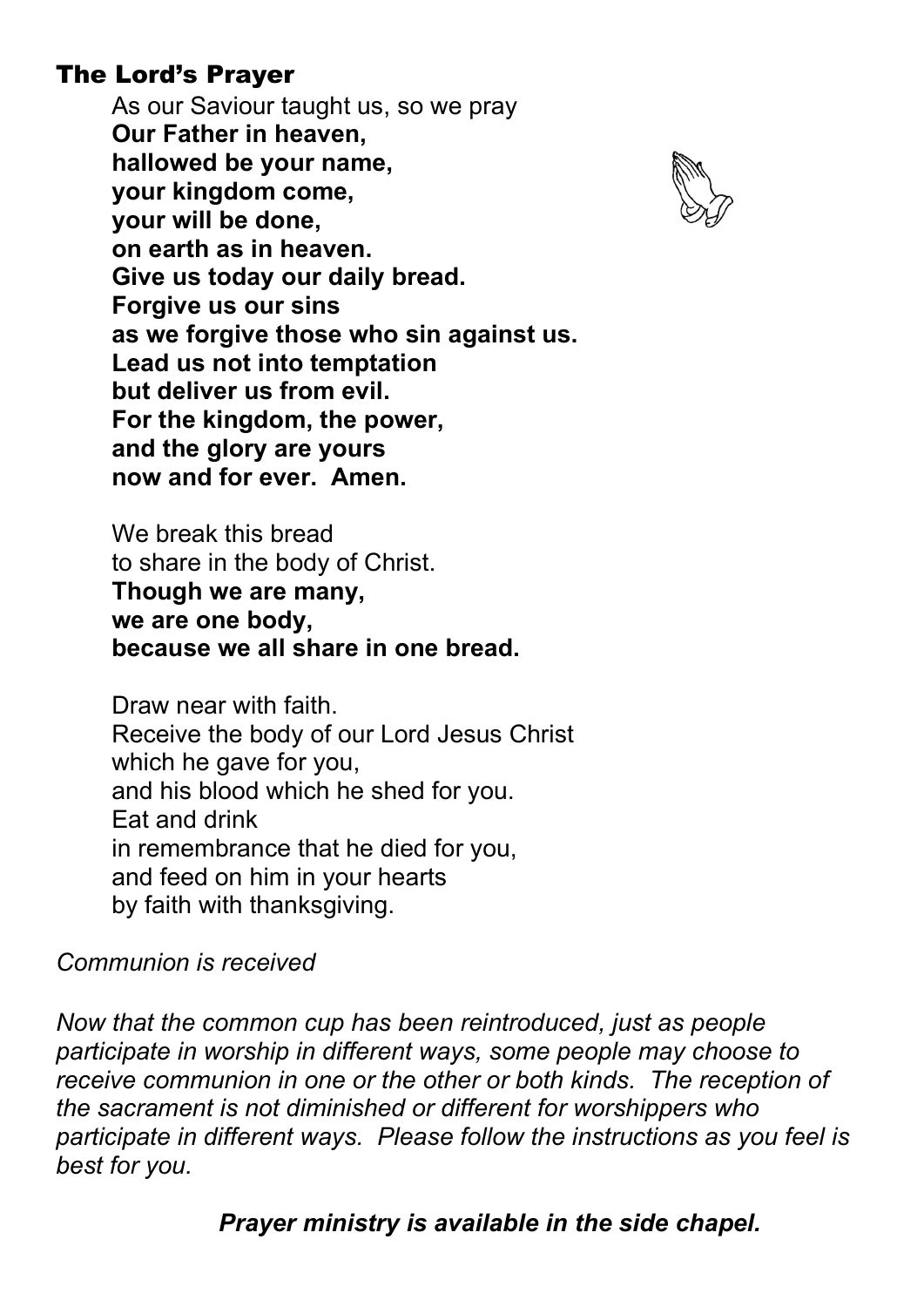#### Communion Songs

 Broken for me, broken for you, the body of Jesus broken for you.

He offered His body, He poured out His soul, Jesus was broken that we might be whole:

Come to My table and with Me dine, eat of My bread and drink of My wine:

This is My body given for you, eat it remembering I died for you:

This is My blood I shed for you, for your forgiveness, making you new:

#### Jesus Christ, I think upon Your sacrifice:

You became nothing, poured out to death. Many times I've wondered at Your gift of life. And I'm in that place once again, I'm in that place once again.



 And once again I look upon the cross where You died: I'm humbled by Your mercy and I'm broken inside, Once again I thank You, Once again I pour out my life.

Now You are exalted to the highest place - King of the heavens, where one day I'll bow, But for now, I marvel at this saving grace, And I'm full of praise once again, I'm full of praise once again.

Thank you for the cross. Thank you for the cross. Thank you for the cross, my friend. (repeat)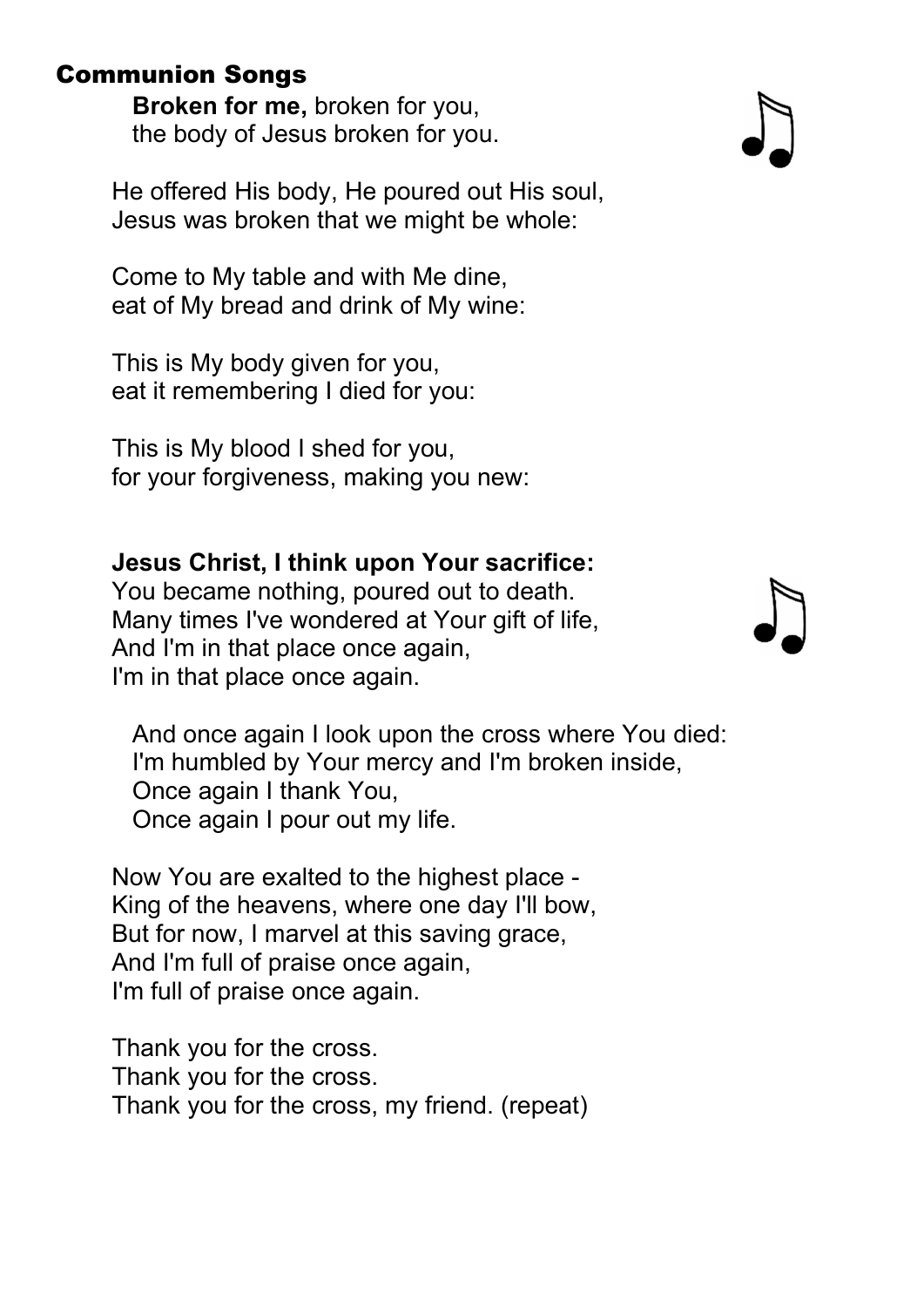## Prayer after Communion

Eternal Father, We thank you for nourishing us With these heavenly gifts: May our communion strengthen us in faith, Build us in hope, And make us grow in love; For the sake of Jesus Christ our Lord. Amen.

#### Song

#### Strength will rise

as we wait upon the Lord. We will wait upon the Lord, We will wait upon the Lord.

Our God, You reign forever: Our hope, our strong deliverer.

 You are the everlasting God, The everlasting God. You do not faint, You won't grow weary. You're the defender of the weak, You comfort those in need. You lift us up on wings like eagles.